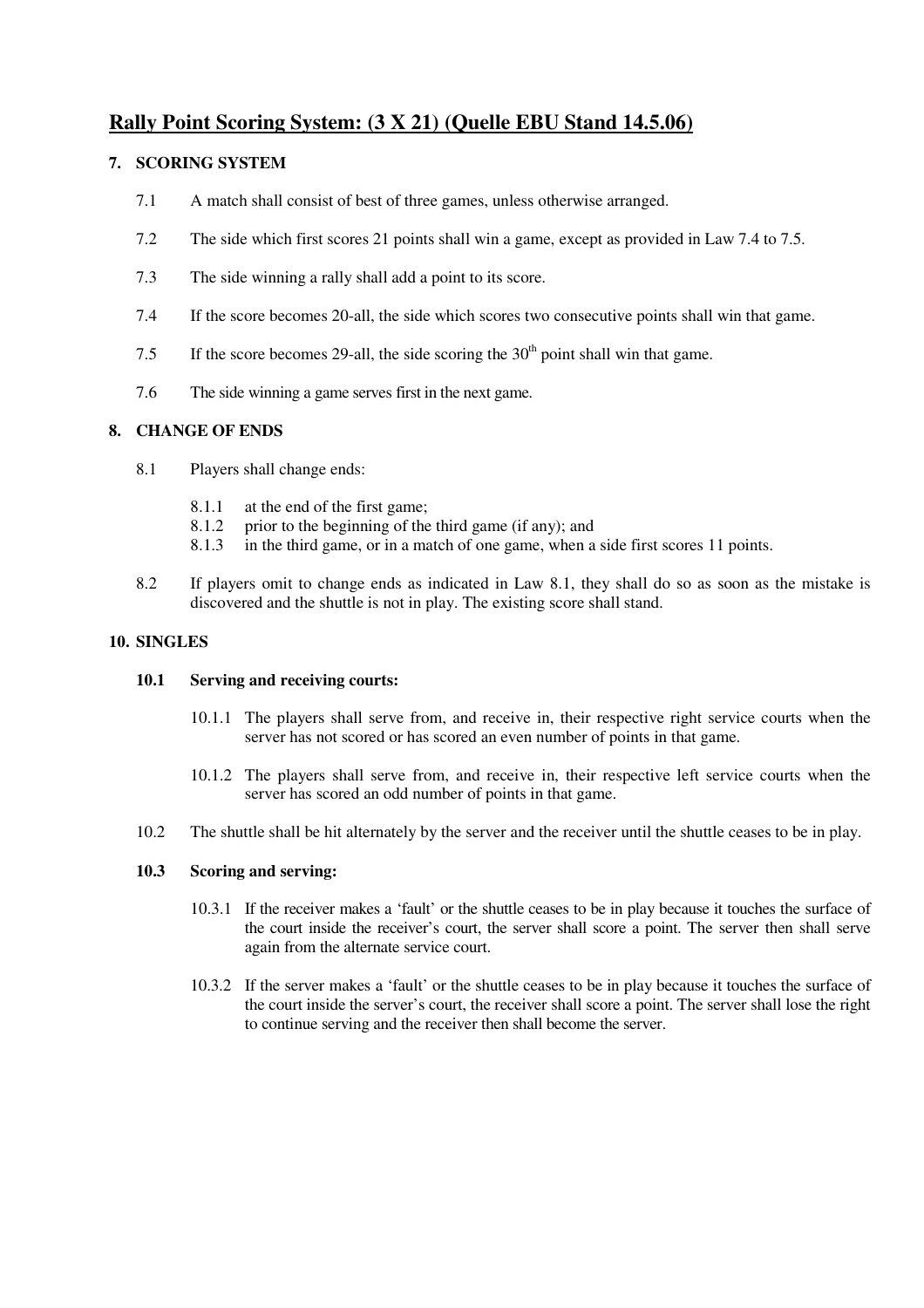#### **11. DOUBLES**

#### **11.1 Serving and receiving courts**

- 11.1.1 A player of the serving side shall serve from the right service court at the start of the game or when the serving side has not scored or has scored an even number of points in that game.
- 11.1.2 A player of the serving side shall serve from the left service court when the serving side has scored an odd number of points in that game.
- 11.1.3 The reverse pattern shall apply to the partner.
- 11.1.4 The player of the receiving side standing in diagonally opposite service court of the server shall be the receiver.
- 11.1.5 Only the receiver shall return the service: should the shuttle touch or be hit by the receiver's partner, it shall be a 'fault' and the serving side shall score a point.
- 11.1.6 Service in any turn of serving shall be delivered from alternate service courts, except as provided in Laws 12 and 14.
- 11.1.7 The players from the receiving side shall not change their respective service courts until they win a point on their service.

#### **11.2 Order of play and position on court**

- 11.3.1 After the service is returned, the shuttle may be hit alternately by either player of the serving side and either player of the receiving side until the shuttle ceases to be in play (Law 15).
- 11.3.2 After the service is returned, a player shall hit the shuttle from any position on that player's side of the net.

## **11.3 Scoring**

- 11.3.1 If the receiving side makes a 'fault' or the shuttle ceases to be in play because it touchesthe surface of the court inside the receiving side's court, the serving side shall score a point. The server then shall serve again from the alternate service court.
- 11.3.2 If the serving side makes a 'fault' or the shuttle ceases to be in play because it touches the surface of the court inside the serving side's court, the receiving side shall score a point. The serving side shall lose the right to continue serving and the receiving side then shall become the serving side.

## **11.4 Serving**

In any game, the right to serve shall pass consecutively:

- 11.4.1 from the initial server who started the game from the right service court
- 11.4.2 to the partner of the initial receiver. The service shall be delivered from the left service court.
- 11.4.3 to the player of the initial serving side standing in the service court corresponding to that side's score. (Law 11.1)
- 11.4.4 to the player of the initial receiving side standing in the service court corresponding to that side's score (Law 11.1) and so on.
- 11.5 No player shall serve out of turn, receive out of turn, or receive two consecutive services in the same game, except as provided in Laws 12 and 14.